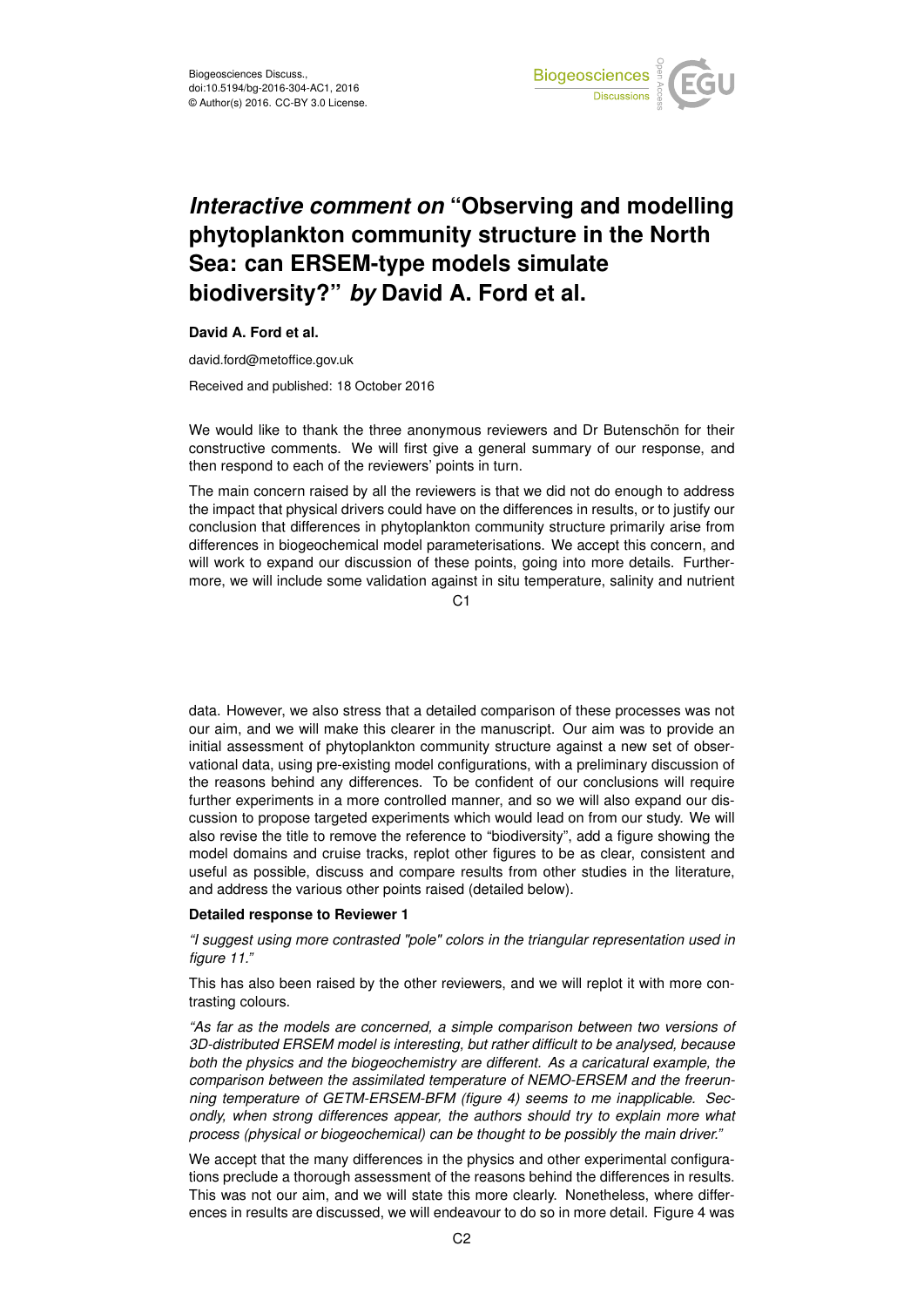included to demonstrate inter-annual and spatial variability, as well as for validation, but we can remove it if the editor wishes.

*"I disagree a little bit with the authors when they say that "both models were still able to capture the main observed features throughout the domain.""*

We will reword this accordingly.

*"For nutrients, the too coarse maps of WOA climatologies don't allow a precise validation; but the authors could try to link the different behaviours of the two versions to their deposition and remineralisation processes : in the central North Sea, GETM-ERSEM-BFM seems to trap too much the detrital forms of N, P and Si. As far as biodiversity is concerned, GETM-ERSEM-BFM clearly gives a more realistic decomposition in phytoplanktonic functional types, while the weakness of diatoms in coastal nutrient-enriched zones seems to be strongly unrealistic in the case of NEMO-ERSEM, even in August."*

We will add some discussion regarding these points.

*"The discussion could be highly improved by replacing some general considerations by a comparison with results obtained in PFTs simulation obtained by other scientists, especially those using the DARWIN model (Follows et al., 2007)."*

We will include some discussion regarding other results in the literature.

*"the results of the two models used don't support really the optimistic answer given at the end of the paper by the authors: for me the ERSEM model has to be better calibrated before being considered as able to simulate biodiversity."*

We agree that better calibration is required; our conclusion was that such calibration appears to be achievable without requiring large fundamental changes. However, we accept this is still non-trivial, and will reword the conclusion to come across as more pragmatic.

**Detailed response to Reviewer 2**

C3

*"1) The title is not representative: a) The title suggests this work is about biodiversity, but actually it's not. Although the 'relative abundance' of PFT's (Fig. 2,10 and 11) is an index relevant for biodiversity, the results are not at all discussed or framed in the context of biodiversity (in fact only the very last short paragraph of the manuscript refer to biodiversity again after the introduction, and replacing 'biodiversity' with 'phytoplankton community structure' would probably improve this paragraph already). b) Again, at the first glance 'ERSEM-type models' looks like more general than it is, whereas the manuscript is literally about 2 ERSEM versions, which could be more clearly indicated in the title. Accordingly, I invite co-authors to consider a more representative title (as changing the content according to the current title would basically result in a new manuscript)"*

Reviewer 3 also suggested changing the title, and we will do so accordingly. We will also replace "biodiversity" with "phytoplankton community structure" in the last paragraph as suggested.

*"2) Validation of PFT estimates is not a new endeavor: A recurring notion in the manuscript (abstract, introduction, summary and discussion) is that 'model estimates of PFTs are not validated', which is misleading. Quite a few attempts have been made previously to assess model performance with respect to reproducing the spatial distributions of PFTs, such as those making use of the data from continuous plankton recorder surveys, monitoring data obtained at stations located at different sites and estimates from satellite images, which should be acknowledged (examples are too many that pointing to specific studies would be unfair to others)."*

We will include a discussion of previous studies in the literature. Our intention was not to claim that this has never been done before, more that it is not done nearly as routinely as validation of total chlorophyll and other variables. We will check the document and reword accordingly where appropriate.

*"3) 'Observations' section is incomplete: In this section, only the procedures relating*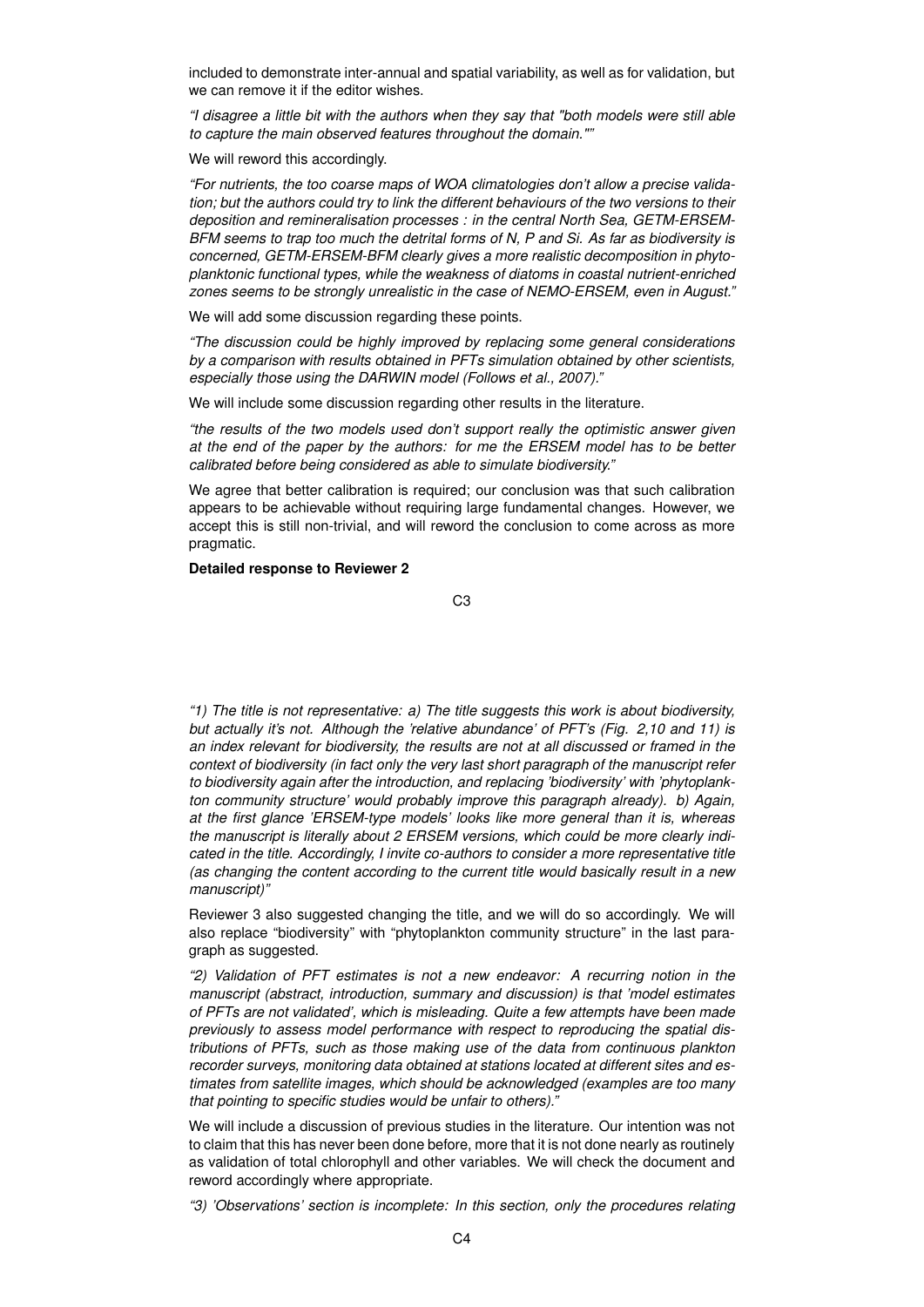*to the HPLC data are provided. Other data sources, like the 'in-situ quantification of chl-a', OSTIA-SST, OC5-chlorophyll/SPM and WOA data should be introduced also in this section, and not elsewhere (e.g., as currently done in sections 4.1 and 4.2, see also the 'Technical Corrections')"*

This section was intended purely as a description of the new set of observations introduced in this study. However, we will move the description of the other data used for validation from section 4 to section 2 as requested.

*"4) 'Models' section is inadequate: a) 3.1 GETM-ERSEM-BFM: each item in the list of additional processes to 'make [ERSEM as presented by Vichi et al. (2007)] suitable for temperate shelf seas' need a reference to previous literature if possible (like in the list items iv and v), or if not, an adequate description. b) 3.2 NEMO-ERSEM: page(P)6,line(L)15-16: the employed version of NEMO appears to be not described previously (although a full description is foreseen to be provided by O'Dea at al., in prep), so here at least some hints should be provided c) 3.3 Comparison: a figure showing the complete domains of the two models would be helpful"*

We will expand the description of the models as requested, and include a figure comparing the domains. See also our response to the related comment by Reviewer 3 below.

*"5) Fig.11 is difficult to perceive: although I like the idea of overlaying measurements on the contour-plots using a ternary color map, I found it difficult to distinguish the resulting colors. Although I admit distinguishing colors is not my strength, I wonder whether using a more saturated and bright color scheme would help (eg., as in Fig.4 of Arteaga et al. 2014). The authors may also want to consider plotting the percentage histogram of each group across total chlorophyll as in Fig. 3 of De Mora et al. (2016), which does not rely at all on the color-perception abilities of the reader."*

We will replot Fig. 11 using a more contrasting colour scheme, and investigate the value of adding a histogram plot.

C5

*"6) How to reproduce the spatial distribution of PFT's? : as mentioned above, the results suggest that the ERSEM version previously tuned more for coastal applications (GETM-ERSEM-BFM) performs better than the one used for simulating the margin of the Atlantic Ocean (NEMO-ERSEM). But considering that the performance difference wrt the PFTs basically boils down to the reproduction of the diatom blooms at the coast by GETM-ERSEM-BFM and not by NEMO-ERSEM, the obvious follow-up question is why the latter cannot reproduce the Diatom blooms at the coast, which I believe should be straightforward to figure out. It is hinted in section 3.3 and later in P15,L1-7 that the parameterization of the PFT's is likely to be the reason, but, it should be straightforward to test whether this explanation really holds. And I believe this would be a rather useful outcome of this study with a potentially wider relevance: can an open-ocean model transferred to a coastal system just by a reparameterization of the PFTs?"*

We will investigate this point further.

*"7) What drives inter-annual differences?: Figures 4-11 suggest considerable differences between 2010 August and 2011 with respect to physical, chemical and biological characteristics. Although these differences are acknowledged throughout the manuscript, not much is done to elaborate the mechanisms driving these differences, apart from hinting 'a set of physical drivers' to be responsible for the difference (P15, L21). Again, I feel like more could be done with the available tools and data."*

We will add more discussion to this point, and investigations suggest it may be related in part to inter-annual variability in wind speeds and therefore mixed layer depths, which alters nutrient concentrations and temperatures, with knock-on effects on the ecosystem dynamics. Although as noted in our response to Reviewer 1, this is difficult to assess thoroughly given 1) that we have only one month in two years of data, 2) that the preceding months (for which we do not have PFT observations) are likely to play a role, and 3) the many differences in model configurations. Moreover, a thorough assessment was not our intention – that is left for future studies, and we will make this clearer.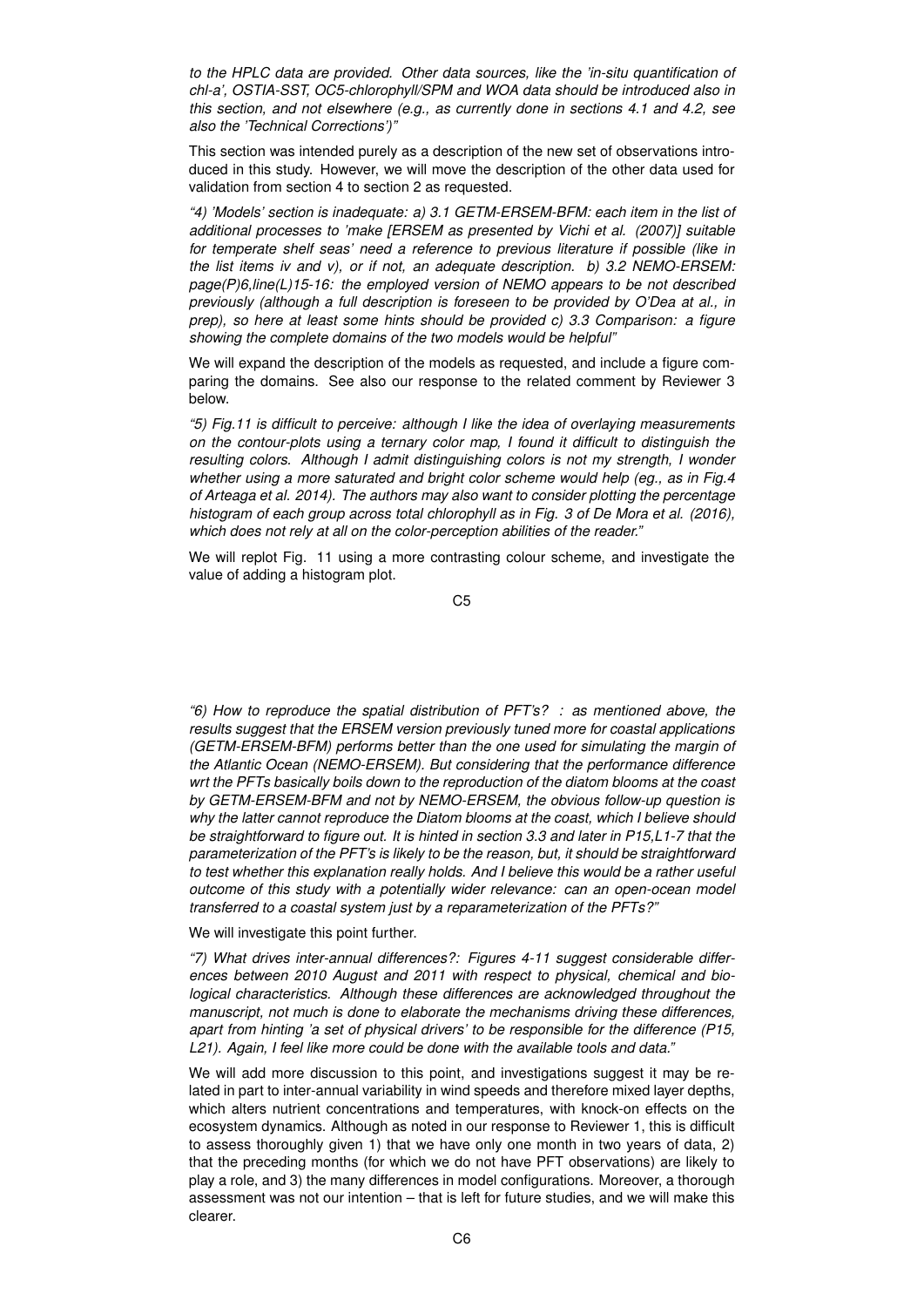### *"Technical Corrections"*

We will address these. The question marks in Table 2 are not errors, but we accept their meaning is unclear and will modify the table accordingly. The comparison against IBTS chlorophyll was included in section 4.3 rather than 4.2 as we felt it fitted better with the rest of the validation against IBTS data.

#### **Detailed response to Reviewer 3**

*"The authors do not thoroughly investigate the differences in the physics or the nutritive environment and instead focus on the functional types chlorophyll, where as these aspects of the model are crucial to understanding the origins of the divergences between these two similar models. The two versions of ERSEM are structurally very similar, and so any diverges must be due to the physical environment, the river inputs, the SPM and light models or the parameterisations. The authors have not convinced me that the differences in community structure aren't due to the physical environment or the river influx, yet they conclude that the differences are due to the sensitivity to light and nutrients parameterisation."*

As noted above, given the many differences in configurations, a thorough investigation of physical and other model processes was not our aim. This study was intended as an initial assessment of whether off-the-shelf model versions can reproduce these data, with more detailed comparisons between the models left for future studies – we will make this clearer in the manuscript. That said, we will expand our discussion of the differences in results, and justify more clearly our conclusions.

*"For instance, the GETM-ERSEM-BFM has the productivity set much higher than NEMO-ERSEM, but this appears to be compensated by much higher river nutrient fluxes than NEMO-ERSEM. This extra riverine source of nutrients leads to the stable diatom growth in the river-influenced regions. In addition, the central parts of the North Sea that do not feel the influence of the rivers have extremely low values for total chlorophyll, as the nitrate has been completely depleted there due to the high affinity of*

C<sub>7</sub>

*picophytoplankton. This suggests that the GETM-ERSEM-BFM community structure may be right, but for the wrong reasons. A thorough investigation of the river input, and the relationships between nutrients, chlorophyll and community structure for the two models may be needed to identify compensating errors."*

We agree, and will note these points in the manuscript. In particular, we will discuss two mechanisms that may be at work here (but which can't be separated): 1) the higher coastal nutrient concentrations in combination with the different nutrient affinity settings in GETM-ERSEM-BFM, allowing diatoms to out-compete other types, in contrast with identical nutrient affinity settings in NEMO-ERSEM; 2) the coincidence of diatoms with areas of high SPM concentrations in GETM-ERSEM-BFM (mostly absent in NEMO-ERSEM) in combination with greater light susceptibility of diatoms (again uniform across PFTs in NEMO-ERSEM). However, we would prefer to leave such investigations for future studies, with dedicated experiments performed in a configuration designed for such a comparison, rather than using these pre-existing runs. We will include in the discussion section a more comprehensive description of future work that should be performed as a result of this study.

*"Otherwise, I find that this paper to be an adequate comparison of the data and the model, but I was hoping to see more depth in the discussion and conclusions section. For instance, this paper points out that the NEMO-ERSEM simulation struggles to reproduce the August diatom concentrations seen in both the data and the other model, but does not further investigate the root cause of the differences. After providing such an in-depth description of the divergences in between the model parametrisations in section 3.3 and Tables 1 and 2 , the authors are letting themselves down by not even speculating on how specific model features could bring about the observed differences in model output. For instance, what features are in one model but not the other that could cause this? If these questions are not answerable with the current set up, perhaps the authors could propose an extension to the work that would highlight the major cause of the differences, be it nutrient affinity, nutrient stress,river influx, stratification,*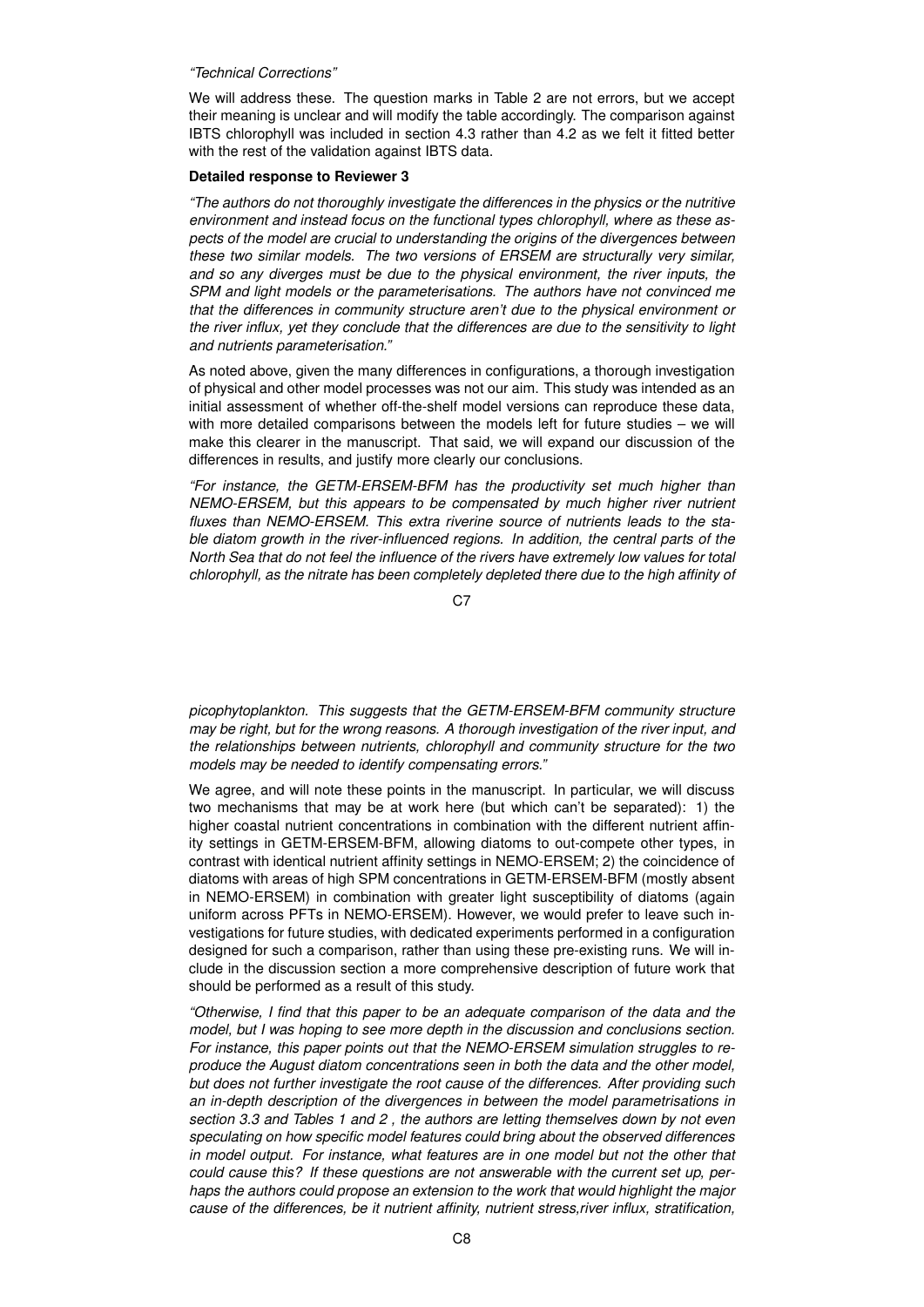*sinking, lysis or light susceptibility. A sensitivity study in a 1D column may be a possible extension that could answer the remaining questions about the ERSEM parametrisations."*

We will expand the discussion and conclusions accordingly to try and address these points, and also propose further work which would answer these questions more fully. See also our comments above.

*"The title should be revised, removing Biodiversity and "ERSEM-type models". As the authors mention in the introduction, phytoplankton community structure is an important consideration when assessing marine biodiversity, but it certainly not the only indicator. Furthermore, ERSEM-type models is not strictly defined. Please consider something like: "Observing and modelling phytoplankton community structure in the North Sea: a comparison of two biogeochemical models", but I'll let the authors come up with something better."*

## We will revise the title accordingly.

*"There is only a shallow validation of the underlying physic model validation is shown. A single figure demonstrating that the SST matches is not particularly convincing by itself, especially as one of the models already assimilates SST. In the North Sea, it is important to demonstrate that the physical model that are capable of reproducing natural vertical mixing with appropriate sources of river influx (and river nutrients). This can be done by introducing a validation of the models stratification (perhaps Mixed layer depth) and surface salinity (as a proxy for influx of fresh water). The focus of the paper should remain on the PFT's, but a demonstration of the modelled physics would allow readers to gauge how realistic of an environment the two ERSEMs live in."*

We will expand the validation to include some assessment against in situ observations of temperature, salinity and nutrients.

*"I find the figure and table captions to be too brief. I would prefer having more informa-*

C9

*tion in them. Typically the rule of thumb is that it needs to be enough to describe the figure/table, were it taken out of context."*

We will expand these where appropriate.

*"The text in the figures can be a little on the small side and the figures are inconsistent in terms of style, legends, axes and plotting range."*

We will address these points as far as is possible.

*"L13-L16. "A comparison of the ...is key to capturing the observed biodiversity". While I agree with this statement (after replacing "biodiversity" with "Phytoplanton Community Structure"), I'm not convinced that the work establishes it as a fact. Some changes to the discussions section are needed for it to be the case."*

We will both reword this sentence and expand the discussion section.

*"P7-L18: "PML-ERSEM" is used from this point onwards, but should be explicitly defined in section 3.2."*

We will do this.

*"P8-L8-L9: "More explicit approach to sinking". What does this mean? As the impact of sinking SPM underpins one of the important results of the paper, it would be good to have a more in-depth description of sinking in the two models. Also, the detrital sinking rates (if they are explicitly defined), should be presented here or in Table 2."*

## We will clarify these points.

*"P8-L9-L11: The light susceptibility parameters in table 2 are not directly comparable, due the differences in model choice described here. Can they instead be converted into some other measure of light susceptibility in order to make them comparable? Alternatively, please include the equations to allow readers to draw their own conclusions."*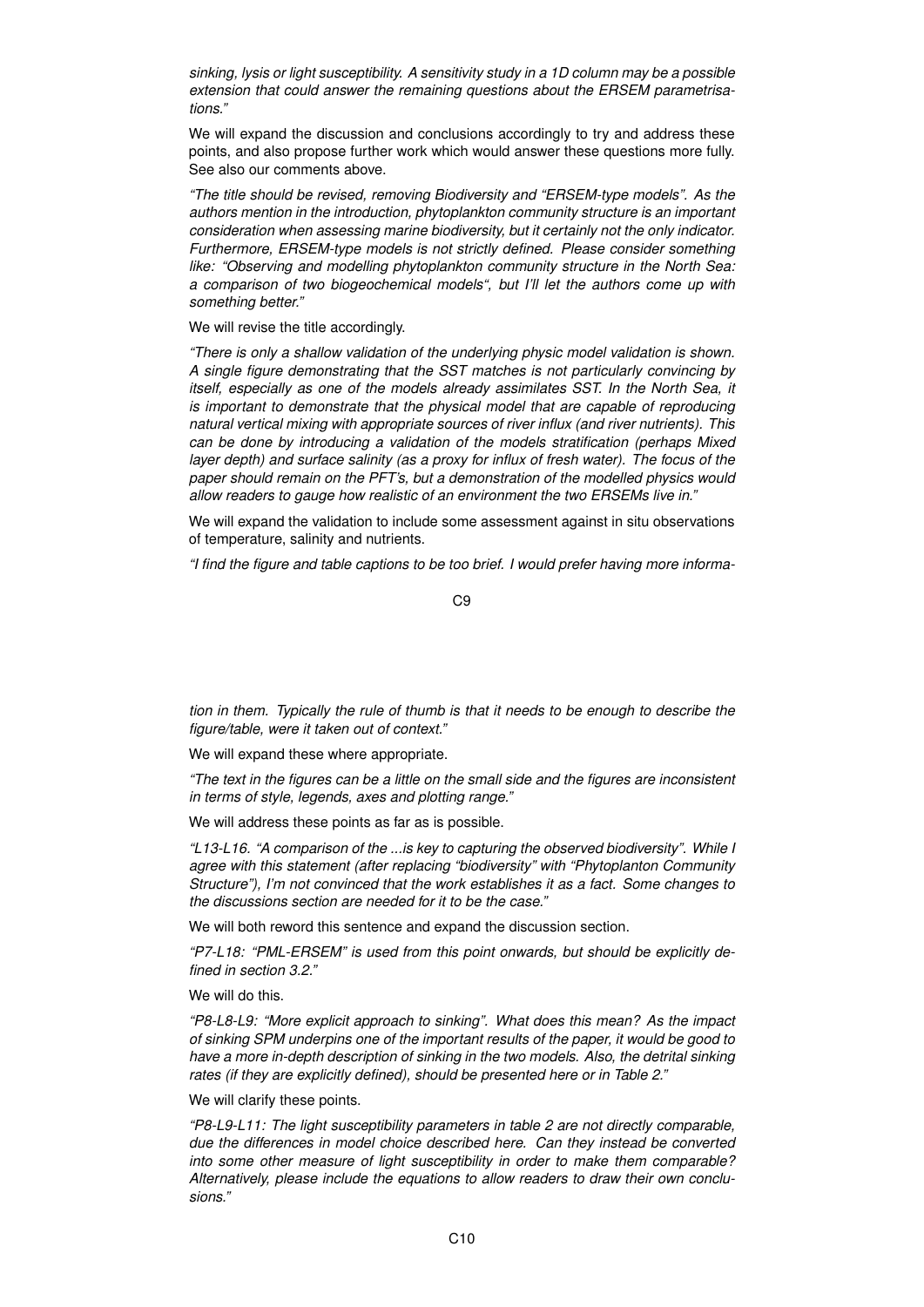We will address this.

*"P10-L14. Does using the WOA data as validation and as a boundary conditions have an impact on the statistical independence of the validation? Similarly, figures 4, 5 and 7 have what looks like an edge effect in the GETM-ERSEM-BFM plots along the Northern Edge. The high chlorophyll growth there in figure 5 suggests that there is an influx of nutrients from the edge condition, especially as the central region of the North sea has been completely nitrogen depleted. Dp any of the IBTS measurements sit in a region influenced by edge effects?"*

Yes, this will potentially affect the independence of the comparison, and we will mention this in the manuscript, although we would not expect it to have too great an influence on broad-scale patterns across the North Sea, and the WOA values inside the domain are not used by the model. There are edge effects, but the most northerly IBTS data (within the GETM-ESREM-BFM domain) are located just south of the main region of influence (see Fig. 11 for positions), so the effect on results should not be major.

*"P11-L12: "both models were still able to capture the main observed features throughout the domain". I disagree. NEMO-ERSEM does not capture the high chlorophyll values along the German coastline, and otherwise appears relatively okay. GETM-ERSEMBFM also does not capture the high chlorophyll in the German coastline (but does a better job than NEMO-ERSEM), but has far too little chlorophyll by a factor 10x-20x over most of the North Sea. This model also has far too much chlorophyll at the mouth of the Great Ouse river, at least a factor of 10x, perhaps up to 100x, but it's hard to tell because of the colour scale. The colour scale is hiding quite a lot of the variability in high chlorophyll values. The legend is logarithmically even between 0.1 and 5., but then adds what should be three colour bands into one (ie 5-10, 10-20,20-50 are all hidden in 5-50.) My suspicion is that using a logarithmically even colour scale for this figure will result in a change the description in the section of the paper."*

We will replot these figures and reword the text accordingly.

C11

*"P11-L25-L28 and figure 7. The WOA datasets seem a little coarse for this analysis, and are already used as boundaries conditions for both models. ICES have extensive nitrate, phosphate and silicate datasets available for the North Sea, which could be converted into a climatological dataset for future works."*

We will include some validation against in situ nutrient data also collected on the IBTS cruises. As far as we are aware, the WOA datasets already make use of ICES data.

*"P11-L30: "Both [nitrate plots] are in broad agreement with the climatology. Likewise for phosphate and silicate". I do not agree with this statement. To me, it looks like GETM-ERSEM-BFM is entirely nitrate depleted over most of the model region, by a factor of between 10x-100x. In addition, the regions around the south-eastern North Sea have far too much nitrogen (factor 10x). These regions coincide with the largest diatom concentrations, and it looks like diatom growth is strictly governed by excess or deficiency of nitrate. This suggests the presence of compensating errors, and may imply that the diatom community structure is right for the wrong reasons. Similarly for phosphate, GETM-ERSEM-BFM has significantly lower by around 10x than WOA, and NEMO-ERSEM fails to capture the depleted area around the Norwegian Trench. In terms of silicate, NEMO-ERSEM has significantly depleted the silicate in the northern North Sea, which is surprising, as there are not enough diatoms in the community structure."*

We will reword the manuscript to consider these points.

*"P12-L14: "are likely to have arisen from the differences in parametrisations." Is this true? Could some of the differences in the models also arise from differences in the physical models? For instance, if one model's mixing or riverine input results in lower surface silicate, then a difference in diatom behaviour would be expected."*

This is possible, we will expand the discussion and justify further our reasoning.

*"P12-L31: The ternary plots to describe the three population community structure are*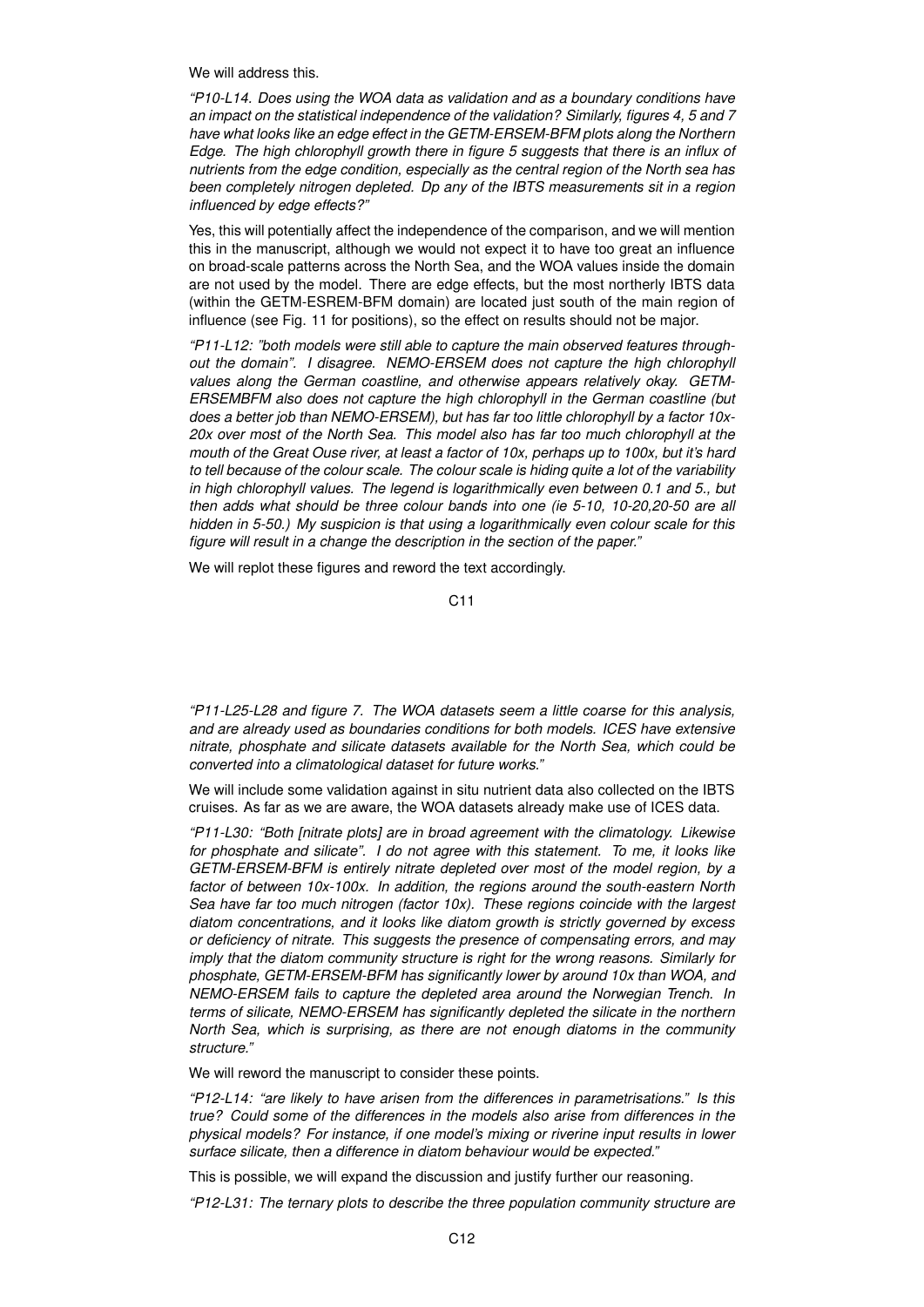*unique to this work, and may deserve their own subsection (up to the authors discretion)."*

We feel these would be best kept where they are, but will improve on the colours used as noted above.

*"P12-L32-33: "The observations form a distinct line in this space." Surely there are some interesting findings that are a direct result of this straight line? Can it be used to inform predictions? Could you fit a predictive function to this line and compare it with the three population model?"*

We will investigate this possibility.

*"P13-L5: Knowing about the distinct straight line in the in situ data of figure 10, would it be sensible to revise the colour scheme. How about something like Green: along the line, red: too much pico; Blue: too much nano? This would highlight the regions where the model sits along the accepted line seen the the data, and where it is wrong elsewhere."*

We will experiment with this, to see whether or not this gives clear results.

*"P14-L15: Why is August a challenging month to model the in North Sea?"*

We will expand on this in the manuscript, but getting the details of the stratification, nutrient concentrations and therefore phytoplankton concentrations is dependent on having successfully simulated processes in previous months, more so than at other times of year, as well as the processes seen during August. Also, being the height of summer, there are no strong temporal gradients driving the response of the system, like in spring and autumn, so the internal biogeochemical dynamics can play out most freely (both in reality and in the model).

*"P14-L19-L31: Please add a clear link and some discussion about the differences in the light parametrisations of the two models in Table 2. The differences in light susceptibility between the two models may be quite significant, but its hard to tell because of the*

 $C<sub>13</sub>$ 

*incomparable parameters. This should help support one of the major points that you make in the abstract (": : : changes in light and nutrients, is key to capturing the observed biodiversity.")"*

We will discuss this further in the manuscript.

*"P15-L3-L8: This is the most important part of the discussions section, and it would very informative to discuss how different model choices could have brought about the changes between these two similar simulations. (see general comments)."*

We will expand the discussion of this point.

*"P15-L25: After this point, the conclusions risk becoming a little hand-wavey, nonspecific and generic. For instance "close communication is needed between modellers and decision makers, so that the potential of biogeochemical models to support decision making is not lost in translation." While true, is not directly related to the conclusions of the study."*

We will try and tighten this section up accordingly.

*"16-31 – p17-2. The closing paragraph will need to be changed to reflect the new title. "Can these two ERSEM variants simulate phytoplankton community structure? ...""*

We will change this accordingly.

*"Regarding the figures, there is some inconsistency in the subplot titles and styles. Ie. Figure 2 has no sub plot titles, but figures 4,5,6,7,8 all do. The legends are in different places and have different styles. Ie Figure 5 uses discrete coloured circles, where as figure 2 uses rectangles. I prefer the larger rectangles or a color bar. (Congratulations are due for the consistent use of a single colour scheme.)"*

We will make these consistent.

*"Please add a figure showing both model domains, the north sea domain used here and both cruise paths."*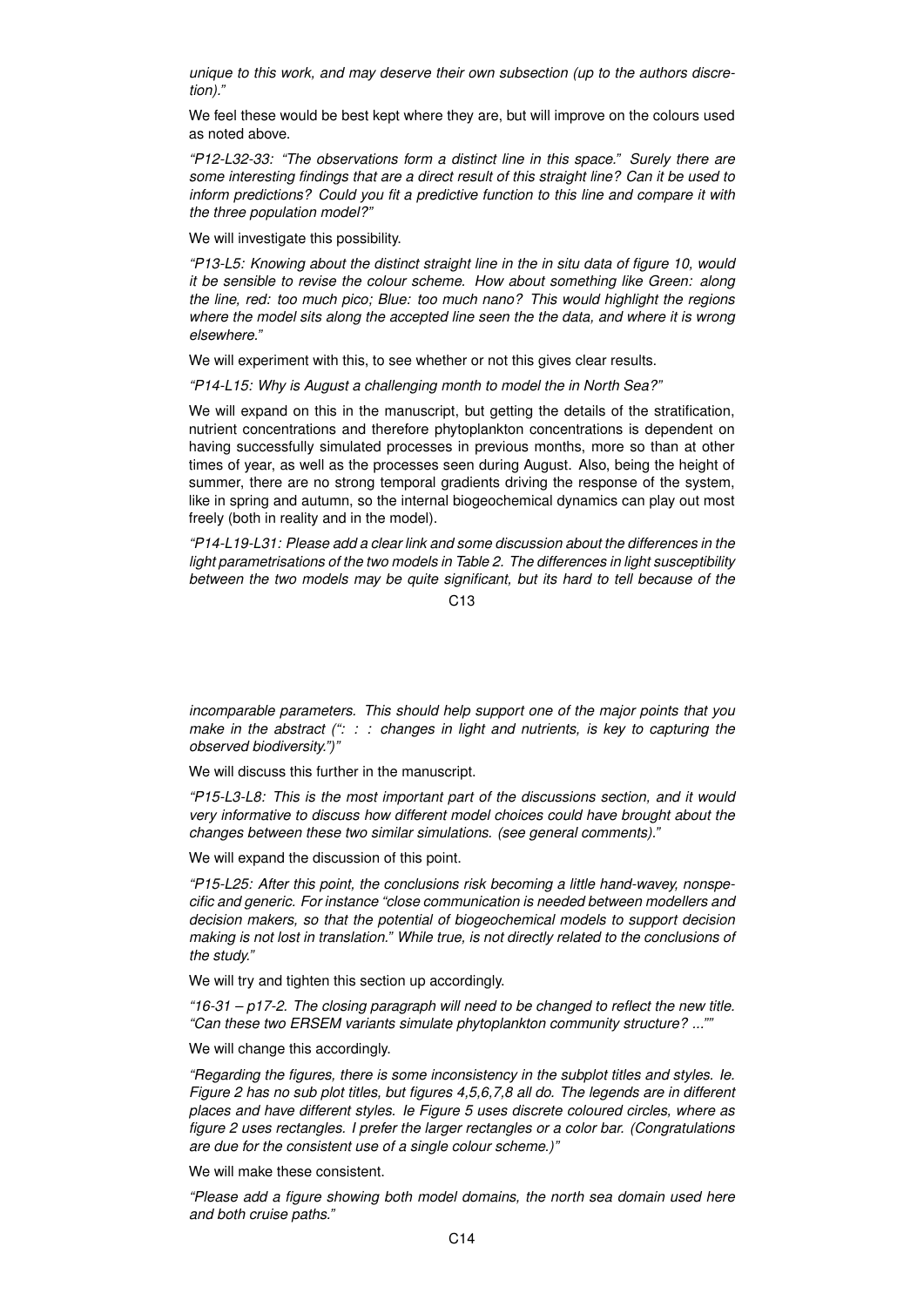We will add this. The North Sea domain used for validation is the same as the GETM-ERSEM-BFM model domain, and we will make this clear in the manuscript.

*"Figure 1: The axis labels, units, location markers are very small and hard to see. Please thicken the outline of the in situ data circles in a) and b) as in Figure 11. Also, can you please make the location makers (the capital letters) stand out more. You could do this by adding a white shadow to the letter edge or by adding an opaque text box. None of the subsequent maps include grid lines or latitude/longitude ticks, was there a reason why these plots do? If the goal is to introduce the readers to the domain, perhaps you would be better served by adding a map showing both model domains, the north sea domain used here and both cruise paths? The legend is above the plot axes, where as in all other plots it sits on the right of the plot. Elsewhere, the chlorophyll is shown using logarithmic scale, but c) and d) use a linear scale. Parts c) and d) are described but not referenced again. What was the motivation of including two times series plots?"*

We will replot this figure to be easier to read and consistent with other figures. c) and d) are intended to compare the different in situ sampling methods of chlorophyll, as well as variability, and we will discuss them further.

*"Figure 2: This plot has a very different style to the other plots. The sub-plots have no boarder, the coastlines are much higher resolution, they show rivers, the land is a different colour, and the coastline line is much thinner."*

We will replot this to be consistent with the other figures.

*"Figure 3: The "closest to the reference data" point of a Taylor plot is on the x-axis at avalue of 1. This point is usually marked with a dot, or the axis label "ref". Please add that point or label to this figure."*

We will add this.

*"Figure 5: This figure shows the satellite Chlorophyll and both models, but it may benefit*

C15

*from showing the in situ data as well in another two subplots. The colour scale hides quite a lot of variability here. The legend is logarithmically even between 0.1 and 5, but then adds what should be three colour regions into one (ie 5-10, 10-20,20-50 are all hidden in 5-50.)"*

We decided against including the in situ data as we felt that would duplicate the information in Fig. 1, and also they do not coincide in time (the satellite data being monthly composites, and the IBTS data discrete data with each data point collected at a different time). Hence it would risk sending the wrong message about the validity of the satellite data. However, we can add it if the editor wishes. We will also modify the colour scale, as with Fig. 1.

*"Figure 6: This figure and the associated description in p10-L20-23 may benefit from a logarithmic colour scale."*

We debated whether the scale should be linear or logarithmic, and settled on linear, but we will revisit that debate.

*"Figure 8: I find myself flipping back and forth between this figure, figure 2 and figure 5. There are two gaps in the 4x3 grid. Would it be possible to put total chlorophyll for each model in there? Alternatively, would it make more sense to add a second version of this figure with the three populations instead of the 4 and 5 PFTs and also the in situ data from figure 2?"*

We will investigate these different options and see what seems to work best.

*"Figure 9: The subplot shape is not the best here. Tall and narrow subplots seems to mask the overall shape of the data. If they were short and wide, it may make it easier to inspect the data. As mentioned above, have you considered overlaying the three population fits of of Devred 2011, Hirata 2011 or Brewin 2015 onto subfigures a) and d) of this figure, ? This would allow a comparison of how the North Sea compares with the rest of the global ocean, as in figure 11 of Holt 2014 or in de Mora 2016. With*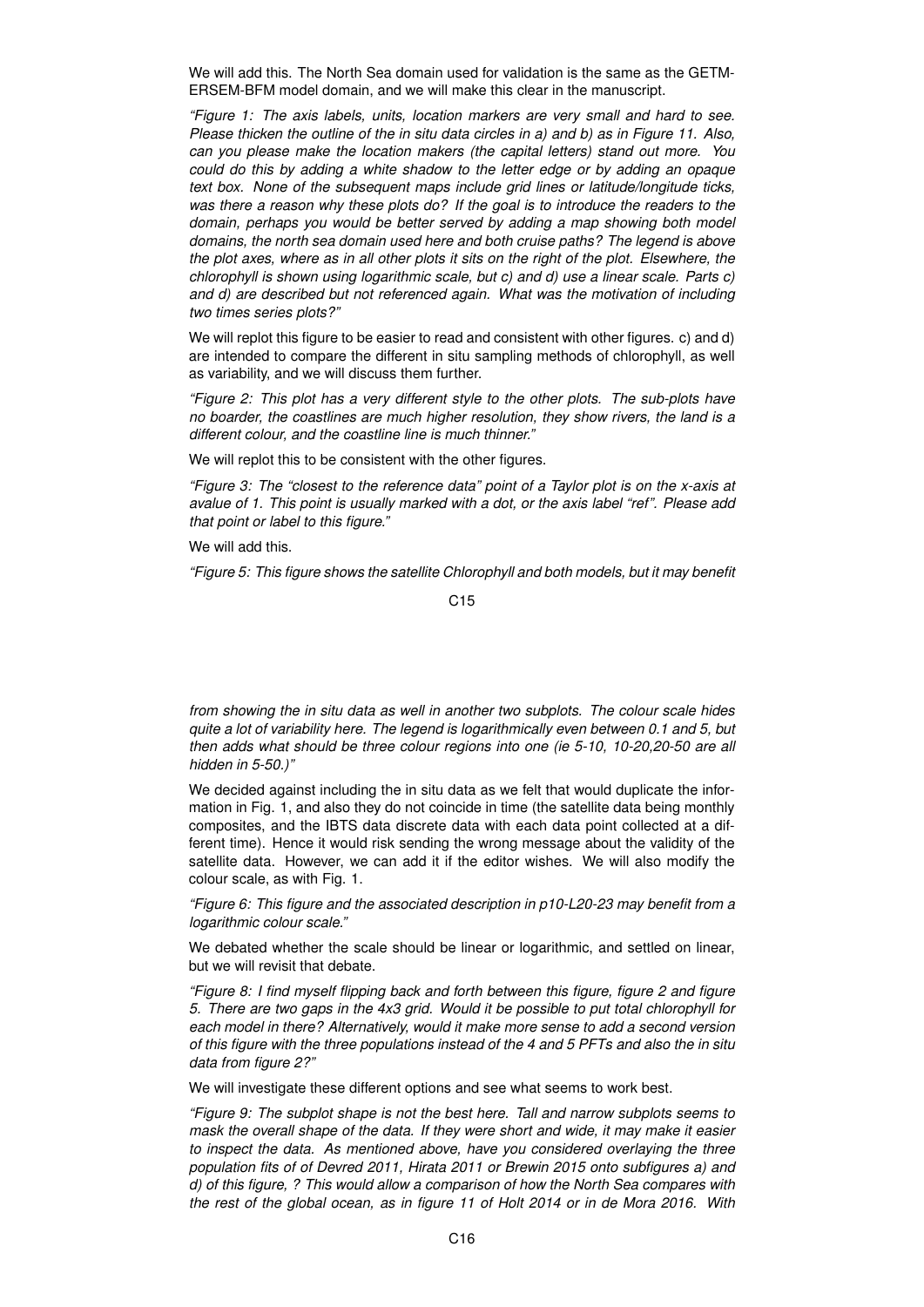*only 85 data points you may struggle to apply the three population model to your three data sets, but it should be possible to apply the three population model to the full (not subsampled) model datasets. This could be overlayed onto subfigure b), c) e) and f). Is it even necessary to sub-sample the model data to match the in situ measurements? Judging from figure 1, the cruises have done a great job at getting an spatially even distributed data set of the North Sea. Could you comment on the detection limit of the HPLC data? The GETM-ERSEM-BFM model seems to have values much lower than that seen in data. Is that a detection limit effect not present in the model?"*

We will replot these to be short and wide, and look into including the three population fits either overlaid or as a separate subplot. We feel that sub-sampling the model data is important for a robust comparison with the observations. However, we agree that this limits the number of data points, so will look into including additional subplots using all the model grid points, and applying the three population model to these. The HPLC data has a detection limit of 0.01 mg m-3, but all observations were above this limit, hence why no cut-off was applied to the model data. We will mention this in the text.

*"Figure 10: Can you please change two of the circular markers to squares and triangles, like in figure 9 so that these plots work in grey scale too?"*

Yes, we will do this.

*"Figure 11: This plot is the only figure in the work with a continuous colour scale, but it is the figure that would benefit the most from a discrete colour scale. In grey-scale, the legend becomes very uniform. See above comments about an alternative colour scale."*

We will change this to be discrete, and also modify the colour scale, as has been raised by all reviewers.

*"Table 1: Please add a "further reading" or "references" line with at least one reference for each model."*

C17

We will add this.

*"Table 2: In the header line, please replace ERSEM's internal PFT's names (P1-P4) with the public facing names used elsewhere in the paper."*

We will modify the headers, and make the parameter names clearer as raised by Reviewer 2.

*"Table 3: This table only shows total Chlorophyll, but it would be valuable to look at similar statistics for the rest of the community structure. ie pico, micro and nano in both models vs the IBTS data (but only for 2010+2011, you wouldn't need both years separately)"*

We will add these statistics.

*"Technical Corrections"*

We will address all these.

## **Detailed response to M. Butenschön**

*"However, with respect to the speculation on the reason of differences in comunity structure in the two models already discussed by the referees, I'd encourage the authors to take into consideration the insights of Sinha et al. 2010, demonstrating the sensitivity of the modelled ecosystem food-web structure to the physical driver alone. These findings are potentially in contrast to the hypothesis that the causes for differences in comunity structure are mainly in the parametrisation of the biogeochemical model, which therefore requires a much more solid base (e.g. simulations using identical physical driver and external forcings)."*

As suggested by the other referees, we will expand our discussion to further consider the roles of different drivers, and will take the work of Sinha et al. (2010) into account as part of this discussion. We will also make clear that further experiments are likely required to come to firm conclusions on this issue, and will outline potential future work.